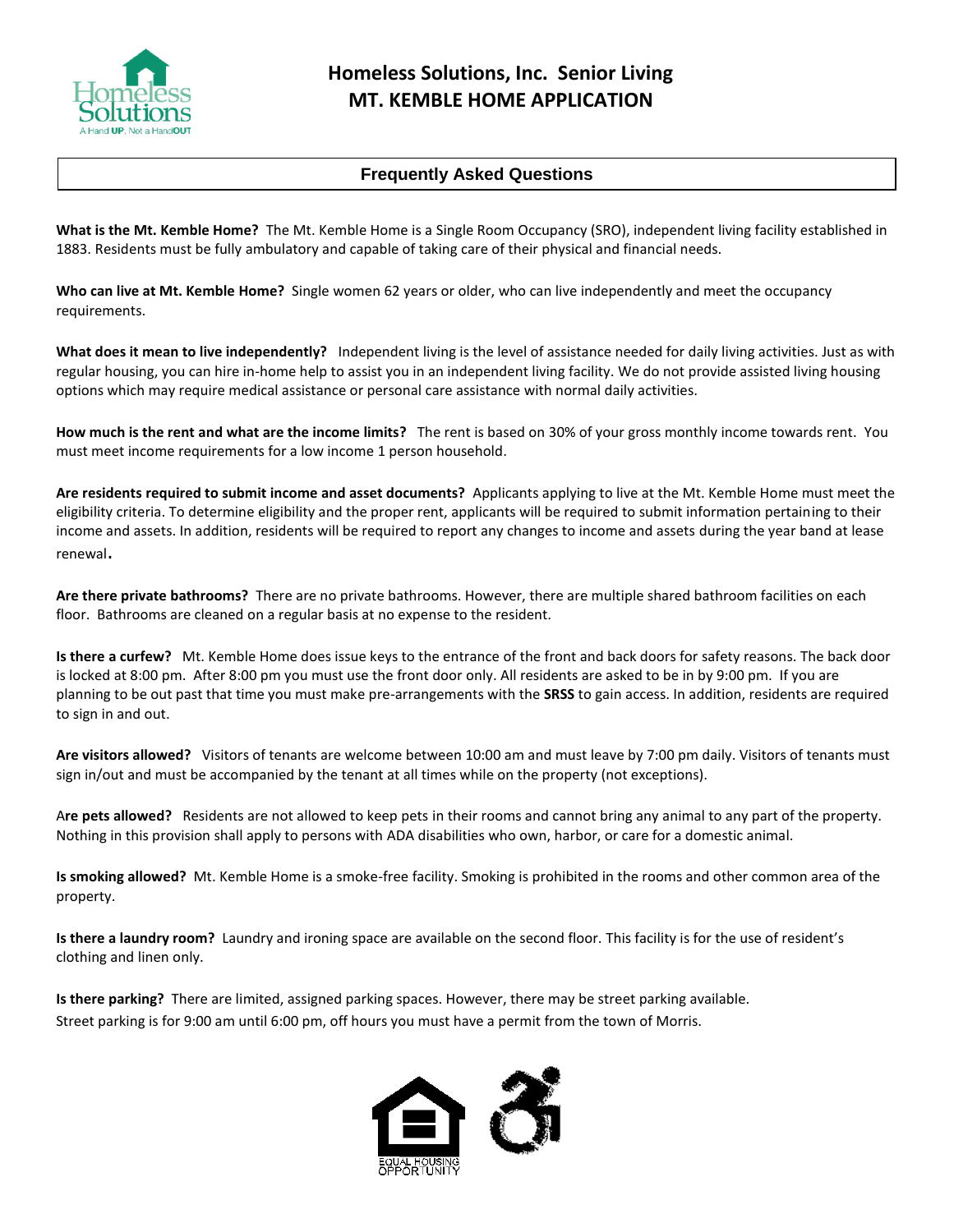

# **MT. KEMBLE HOME-RENTAL APPLICATION APPLICATIONS CAN BE MAILED/EMAILED TO: Homeless Solutions Inc. 3 Wing Drive, Suite 245 Cedar Knolls, NJ 07927 Attention: Property Manager [propertymanager@hsinj.org](mailto:propertymanager@hsinj.org)**

| Name                                  |  |
|---------------------------------------|--|
| Address                               |  |
| City/State/Zip                        |  |
| Phone #                               |  |
| <b>Email Address</b>                  |  |
| <b>Alternate Contact Information:</b> |  |
| Name                                  |  |
| Phone #                               |  |
| <b>Email Address</b>                  |  |
| Relationship                          |  |

| MBR# | <b>Last Name</b> | <b>First Name</b> | MI | Date of Birth | Last 4 Digits of<br><b>Social Security</b> |
|------|------------------|-------------------|----|---------------|--------------------------------------------|
|      |                  |                   |    |               |                                            |

### **Applicant Questionnaire**

| Does anyone live with you now who is not listed above?                                                        | Yes⊟             | No <sub>1</sub> |
|---------------------------------------------------------------------------------------------------------------|------------------|-----------------|
| Do you expect a change in your household income?                                                              | Yes              | No <sub>1</sub> |
| Do you have a handicap requiring an accommodation?                                                            | $Yes\square$     | No <sub>1</sub> |
| Are you a veteran?                                                                                            | $Yes\square$     | No <sub>1</sub> |
| Have you been evicted in the last 5 years?                                                                    | $Yes\square$     | No <sub>1</sub> |
| Have you lived in any Homeless Solutions Housing?                                                             | Yes <sub>1</sub> | No <sub>1</sub> |
| Have you been convicted of manufacturing methamphetamine on the premises of<br>federally assisted housing?    | $Yes\square$     | No <sub>1</sub> |
| Are you subjected to a lifetime sex offender registration under a State sex offender<br>registration program? | $Yes\square$     | No <sub>1</sub> |
| If you answered yes to any question; explain here:                                                            |                  |                 |

**Do you receive any case management or support services from any other organization? Yes□ No□ If yes, may we contact your case manager? Yes No**

Case manager name and phone number: \_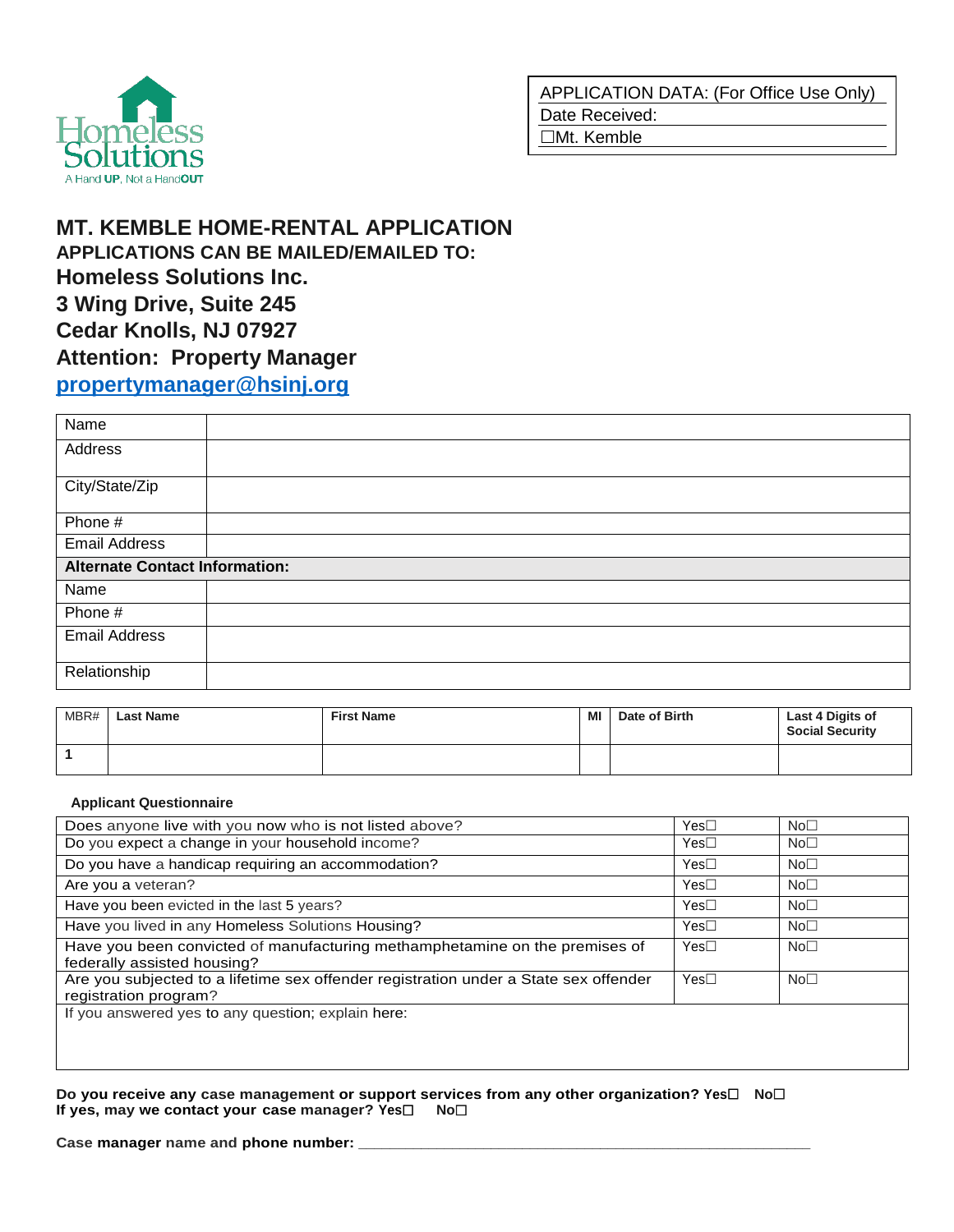| Does any member of your household?                                                |           |
|-----------------------------------------------------------------------------------|-----------|
|                                                                                   |           |
| Work full-time, part-time or seasonally?                                          | Yes□ No □ |
| If not currently working, expect to work for any period during the next year?     | Yes⊟ No □ |
| Work for someone who pays you cash?                                               | Yes□No□   |
| Expect a Leave of Absence due to lay-off, medical, maternity or military leave?   | Yes⊟ No □ |
| Now receive or expect to receive unemployment benefits?                           | Yes□No□   |
| Now receive or expect to receive alimony?                                         | Yes⊟ No □ |
| Have an entitlement to receive alimony that is not currently being received?      | Yes⊟ No □ |
| Now receive or expect to receive Public Assistance {welfare/TNAF)?                | Yes□No□   |
| Now receive or expect to receive Social Security or disability benefits?          | Yes□ No □ |
| Now receive or expect to receive income from a Pension or Annuity?                | Yes⊟ No □ |
| Now receive or expect to receive regular contributions from organizations or from | Yes□ No □ |
| individuals not living in the unit?                                               |           |
| Receive income from assets including interest on checking or savings accounts     | Yes⊟ No □ |
| interest and dividends from certificates of deposit, stocks or bonds?             | Yes⊟ No □ |
| Own real estate or any assets for which you receive no income?                    | Yes⊟ No □ |
| Do you have a checking account, savings account or retirement account?            | Yes□No□   |
| Have you sold or given away real property or other assets (including cash)        |           |
| In the past two years?                                                            | Yes□ No □ |

### **1. EMPLOYMENT HISTORY**

| .      | ____________________________ |                     |         |            |  |
|--------|------------------------------|---------------------|---------|------------|--|
| Person | Employer                     | <b>Phone number</b> | # Years | Supervisor |  |
|        |                              |                     |         |            |  |

## **2. GROSS ANNUAL INCOME**

|        | Employment and | Social Security and |                          |              |
|--------|----------------|---------------------|--------------------------|--------------|
| Person | Wages          | Pension             | <b>Public Assistance</b> | Other Income |
|        |                |                     |                          |              |
|        |                |                     |                          |              |
|        |                |                     | Total                    |              |

### **3. ASSETS (list all checking and savings, Including IRA, CD, etc., for all household members)**

| Person | <b>Bank for Financial</b> | Type of Account | Account# | <b>Balance</b> |
|--------|---------------------------|-----------------|----------|----------------|
|        |                           |                 |          |                |
|        |                           |                 |          |                |
|        |                           |                 |          |                |
|        |                           |                 |          |                |
| Total  |                           |                 |          |                |

**4. Are you currently homeless: YES NO?**

| <b>Landlord Name</b> | Address | Phone # | Email |
|----------------------|---------|---------|-------|
|                      |         |         |       |
|                      |         |         |       |

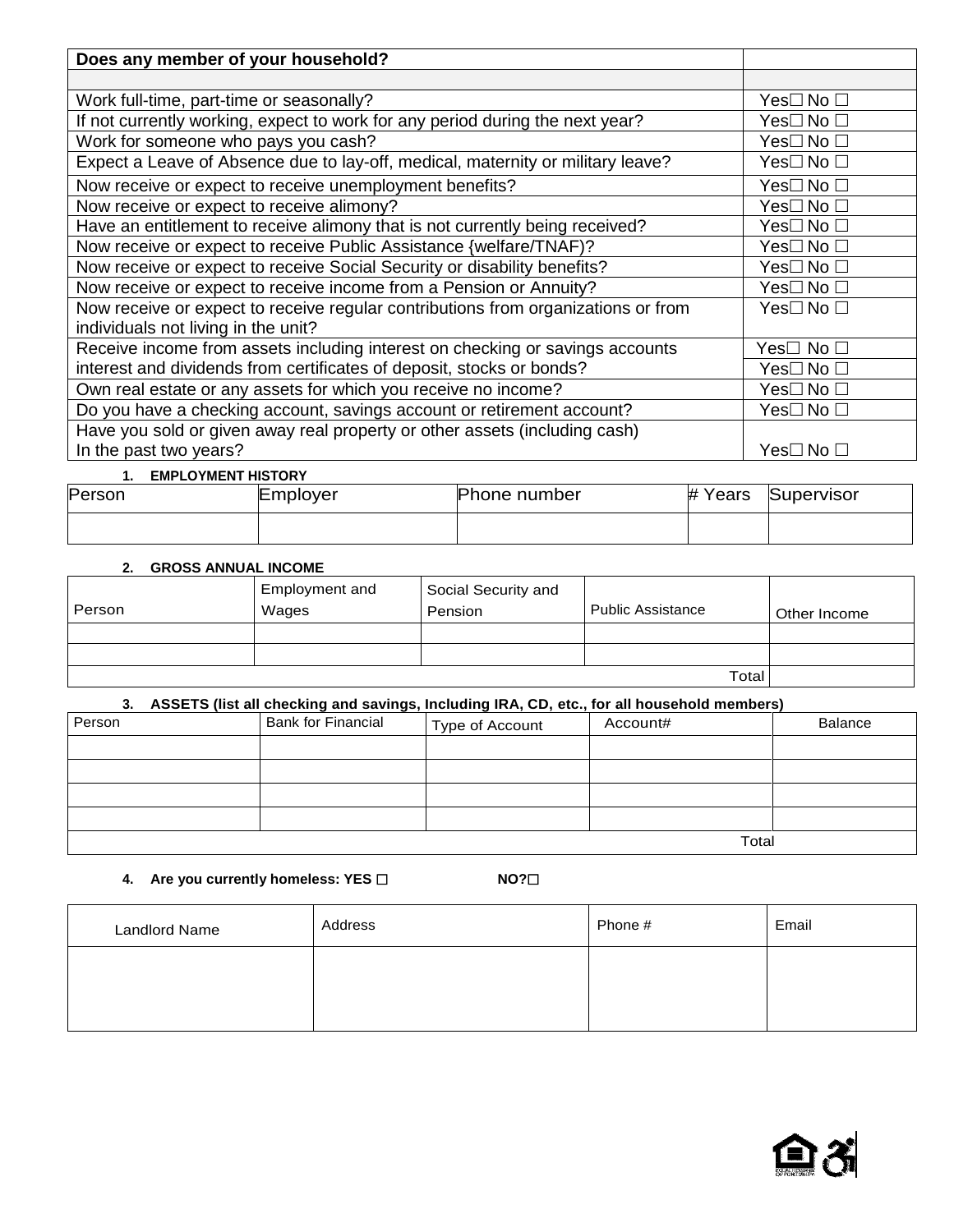## **Mt. Kemble Home Application:**

## **Applicant Certification**

I certify that if selected to receive assistance, the unit I occupy will be my only residence. I understand that the above information is being collected to determine my/our eligibility. I authorize the owner/manager to verify all information provided on this application and to contact previous or current landlords or other sources of credit and verification information which may be released to appropriate Federal, State, or local agencies. I certify that the statements made in this application are true and complete to the best of my/our knowledge and belief. I/We understand that false statements or information are punishable under Federal Law.

| Signature: |  |  |  |
|------------|--|--|--|
|            |  |  |  |

Print name of Head of Household: example a set of the Date:  $\Box$ 

We Do Business in Accordance With the Federal Fair Housing Law (The Fair Housing Amendments Act of 1988) and *The NewJersey Law Against Discrimination (LAD)• It isIllegalto Discriminate Against Any Person Because of Race, Creed, Color, Religion, Sex, Gender Identity or Expression, Disability/Handicap, Familial Status, or National Origin, Ancestry, Nationality, Marital or Domestic Partnership or Civil Union Status, Affectional or Sexual Orientation, or Source of Lawful Income or Source of Lawful Rent Payment.*

## **Disclosure and Authorization Form to Obtain Consumer Reports for Tenant Purposes**

I authorize HSI to obtain and rely upon consumer reports or investigative consumer reports concerning me. By my signature below, I authorize Homeless Solutions, Inc. to obtain any such reports and to share the information received with any person involved in their decision about me.

In connection with my tenant application with you, I understand that consumer reports which may contain public record information may be requested from Homeless Solutions, Inc. These reports may include the following types of information: names and dates of previous employers, public records, credit data, bankruptcy proceedings, eviction and criminal records, etc., from federal, state and other agencies which maintain such records. I also agree that this Disclosure and Authorization in original, faxed, photocopied, or electronic (including electronically signed) form will be valid for any consumer reports or investigative consumer reports that may be requested about me by or on behalf of Homeless Solution, Inc.

| Date of Birth:<br><u> 1989 - Johann John Stein, markin fan it ferskearre fan it ferskearre fan it ferskearre fan it ferskearre fan </u> |       |
|-----------------------------------------------------------------------------------------------------------------------------------------|-------|
| <b>Current Address:</b>                                                                                                                 |       |
| Signature:                                                                                                                              | Date: |

*In the event an investigative consumer report is requested about you, you are entitled to additional disclosures regarding the nature and scope of the investigation requested, as well as a written summary of your rights under the Fair Credit Reporting Act ("FCRA").*

*Under the FCRA, before the Company can obtain a consumer report or investigative consumer report about you for tenant purposes, we must have your written authorization. Before we take adverse action on the basis, in whole or in part, of information in that report, you will be provided the name, address, and telephone number of the consumer reporting agency, and a summary of your rights under the FCRA.*